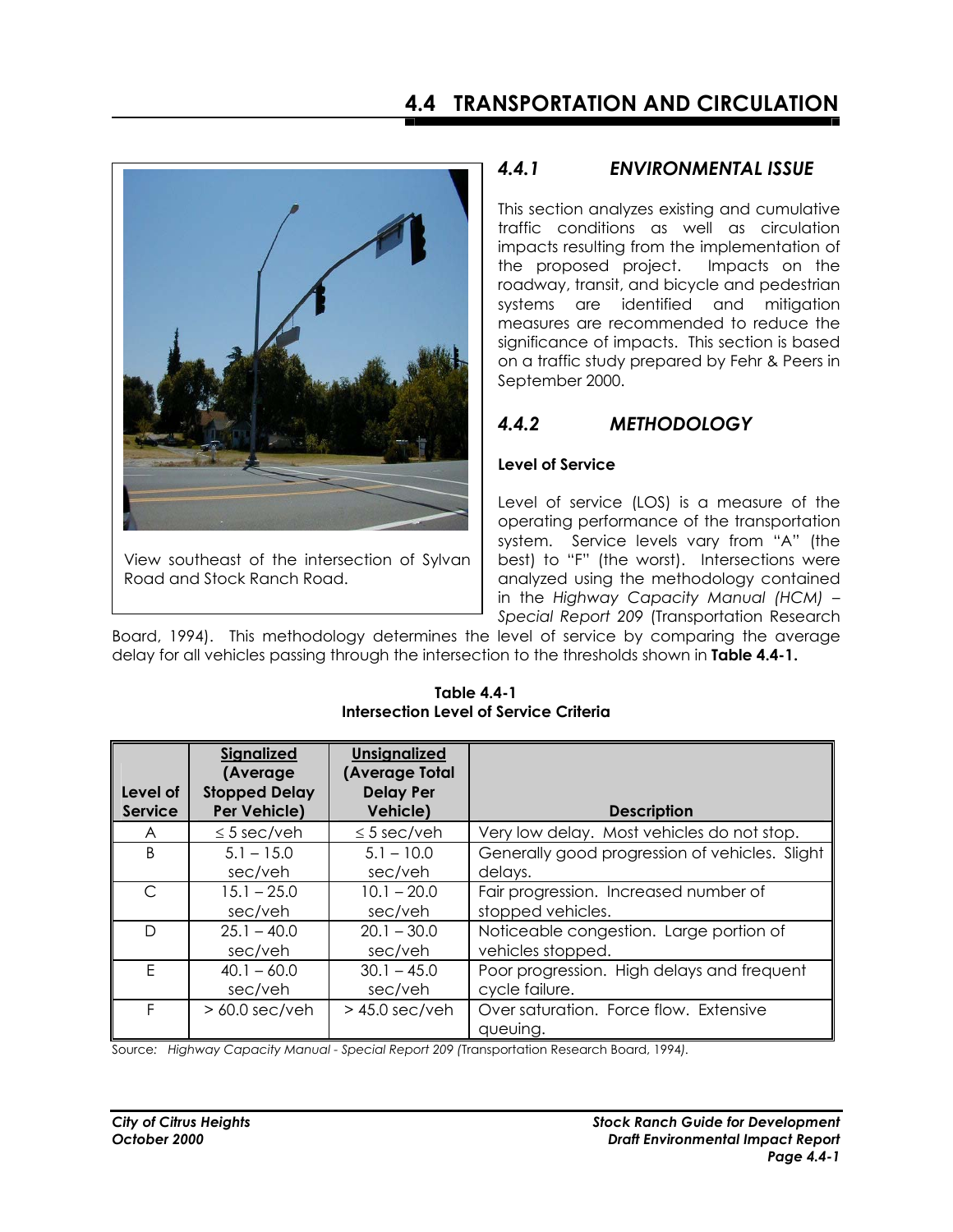Traffic signal warrant analyses were performed at unsignalized intersections using the Peak Hour Volume Warrant (Warrant 11) and Accident Experience Warrant (Warrant 6) contained in the *Traffic Manual* (Caltrans, 1995).

## *4.4.3 SIGNIFICANCE CRITERIA*

For the purposes of this study, the proposed project would have a significant impact on the transportation system if it would:

- Worsen operations at an intersection from LOS C or better to LOS D or worse;  *(*paraphrased from *Policy 29.2 of the Draft General Plan)*
- Cause the average delay at an intersection that is already operating (or projected to operate) at LOS D or worse without the project to increase by more than five seconds per vehicle; *(*paraphrased from *Policy 29.2 of the Draft General Plan)*
- Result in traffic volumes on local residential streets that exceed 3,000 vehicles per day or add traffic to a local residential street that already carries over 3,000 vehicles per day *(*paraphrased from *Policy 3.5 of the Draft General Plan);*
- Result in operational deficiencies or queuing problems at the project accesses;
- Interfere with existing or planned transit facilities or services within the City; or
- Interfere with existing or planned bicycle or pedestrian facilities within the City.
- Require that the City acquire right of way from private property owners, particularly if the right of way acquisition would create a nonconforming situation with regard to building setbacks or other development standards.

## *4.4.4 EXISTING SETTING*

The following describes the existing transportation system in the vicinity of the project site including the roadway, transit, and pedestrian and bicycle systems.

### **Existing Roadway System**

The following provides a brief description of the major roadways in the vicinity of the project site.

**Greenback Lane** – is an east-west arterial between Interstate 80 (I-80) and the Rainbow Bridge in the City of Folsom. Greenback Lane has a posted speed limit of 45 miles per hour (mph) and is six lanes west of Auburn Boulevard, four lanes between Auburn Boulevard and Fountain Square Drive, and six lanes east of Fountain Square Drive. Construction is underway to widen the segment from Van Maren Lane to Fountain Square Drive to six lanes.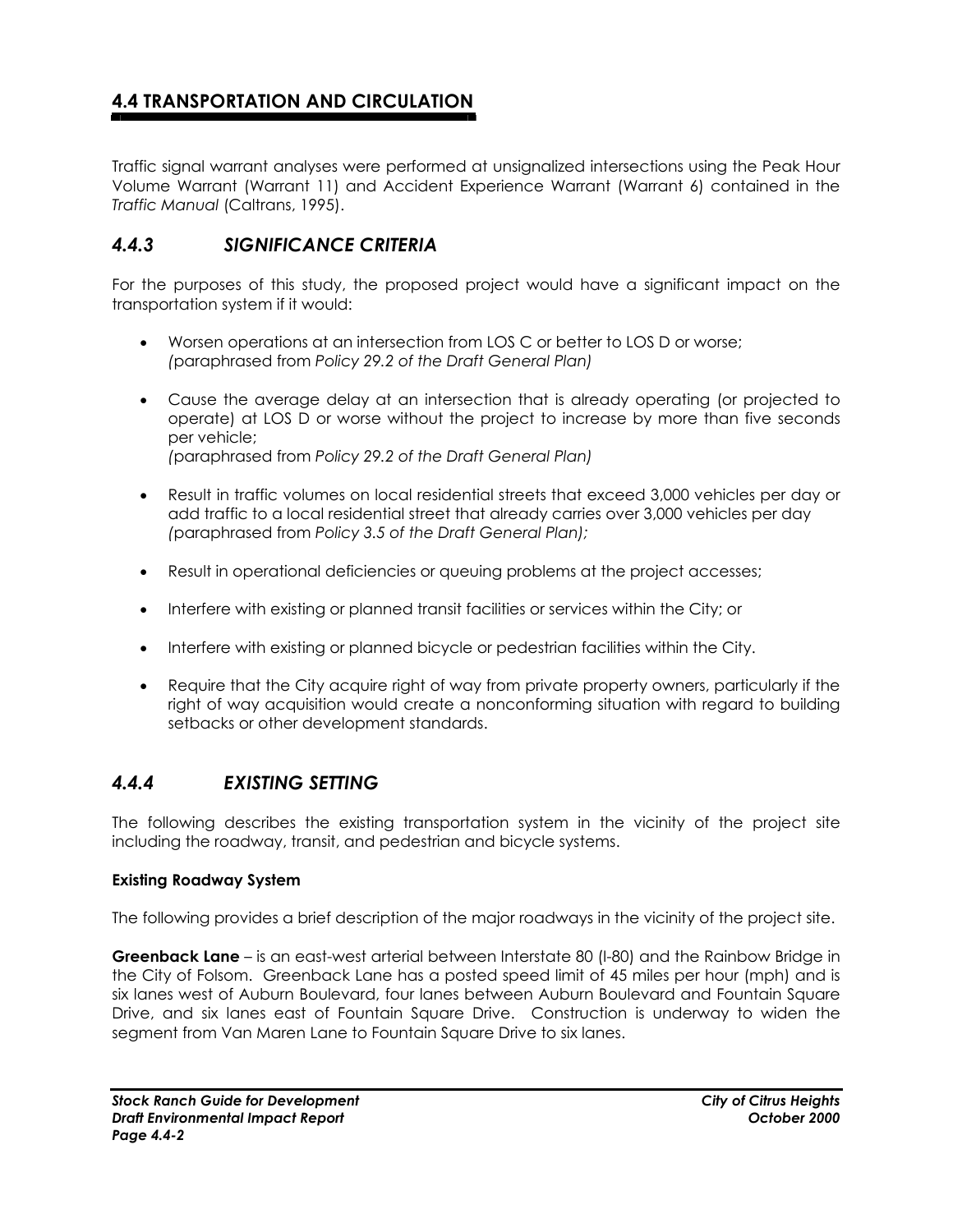**Auburn Boulevard** – extends northeast from the City of Sacramento to the I-80/Riverside Avenue interchange in Roseville. It has a posted speed limit of 40 mph with two lanes in each direction separated by a center left-turn lane between Van Maren Lane and Carriage Drive. A two-lane frontage road with fronting residences exists directly north of Auburn Boulevard between Carriage Drive and San Tomas Drive. **Figure 4.4-1** displays the existing configuration of Auburn Boulevard along the frontage of the project site.

**Sylvan Road** – is a north-south arterial from Sylvan Corners (i.e., the Auburn Boulevard/Old Auburn Road/Sylvan Road intersection) to Greenback Lane. It becomes San Juan Avenue south of Greenback Lane. Sylvan Road has a posted speed limit of 45 mph and two lanes in each direction separated by a center left-turn lane.

**Stock Ranch Road** – is a two-lane collector street with a posted speed limit of 25 mph that extends in a northwest direction from Sylvan Road into Stock Ranch, terminating prior to Arcade Creek. It currently serves various types of residential developments including single-family residences, senior apartments, and a congregate care facility.

### **Traffic Volumes**

Fehr & Peers Associates performed a.m. (7 – 9 a.m.) and p.m.  $(4 - 6)$  p.m.) peak period traffic counts at the following intersections in the vicinity of the project site on Tuesday, May 16, 2000:

- Auburn Boulevard/Van Maren Lane;
- Auburn Boulevard/San Tomas Drive;
- Auburn Boulevard/Raintree Drive;
- Auburn Boulevard/Carriage Drive;
- Auburn Boulevard/Sylvan Road/Old Auburn Road;
- Sylvan Road/Stock Ranch Road;
- Greenback Lane/San Juan Avenue; and
- Greenback Lane/Fountain Square Drive.

The traffic counts were performed while nearby schools (i.e., Mesa Verde High School, Sylvan Middle School) were in session and prior to any widening-related construction activity on Greenback Lane. At the majority of the study intersections, the a.m. peak hour occurred from 7:15 to 8:15 a.m. and the p.m. peak hour occurred from 5:00 to 6:00 p.m. **Figure 4.4-2** displays the existing a.m. and p.m. peak hour traffic volumes at each intersection.



View northwest from the intersection of Stock Ranch Road and Sylvan Road.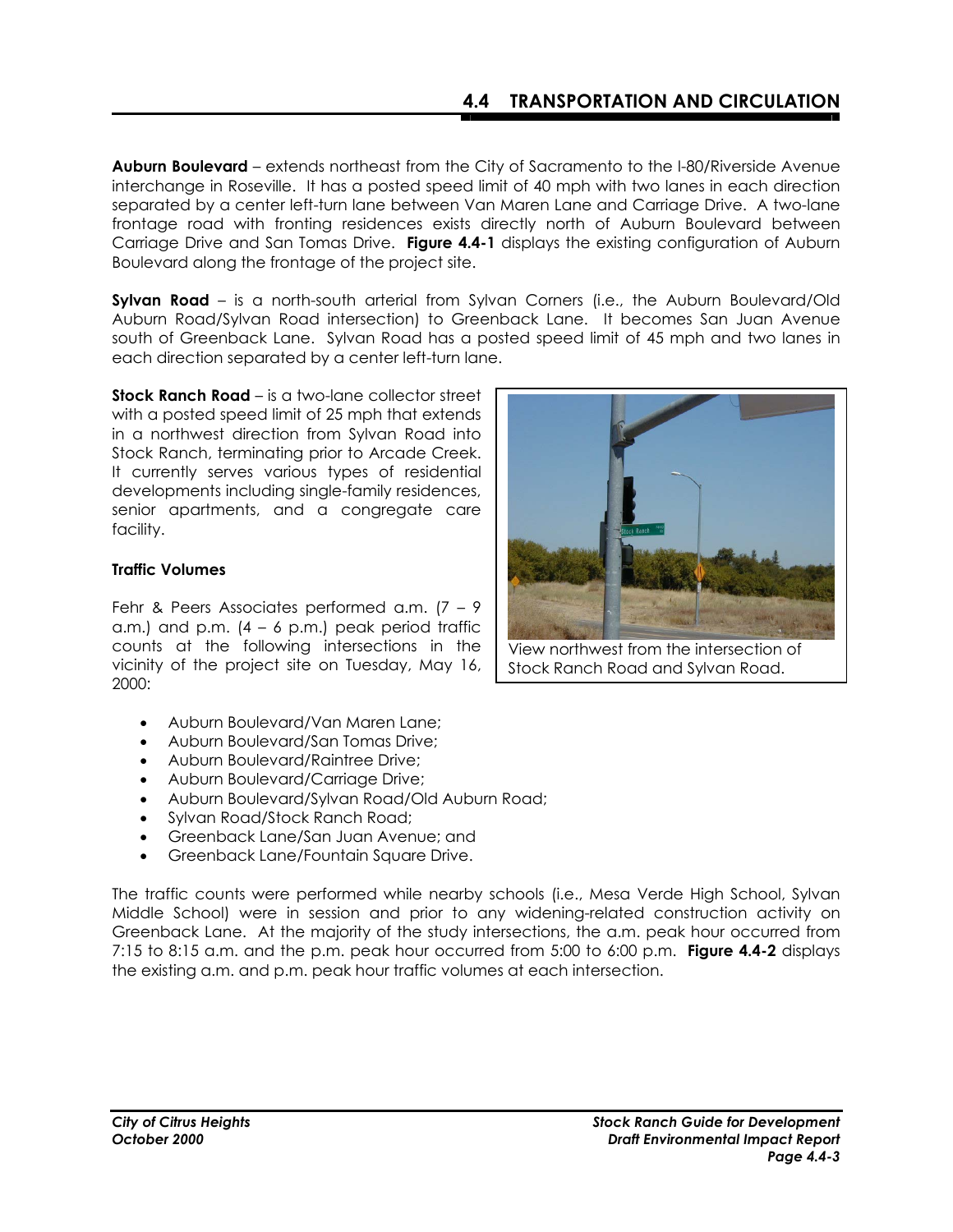



*Source: Fehr & Peers Associates, Inc. 2000*

*Stock Ranch Guide for Development City of Citrus Heights Draft Environmental Impact Report Page 4.4-4*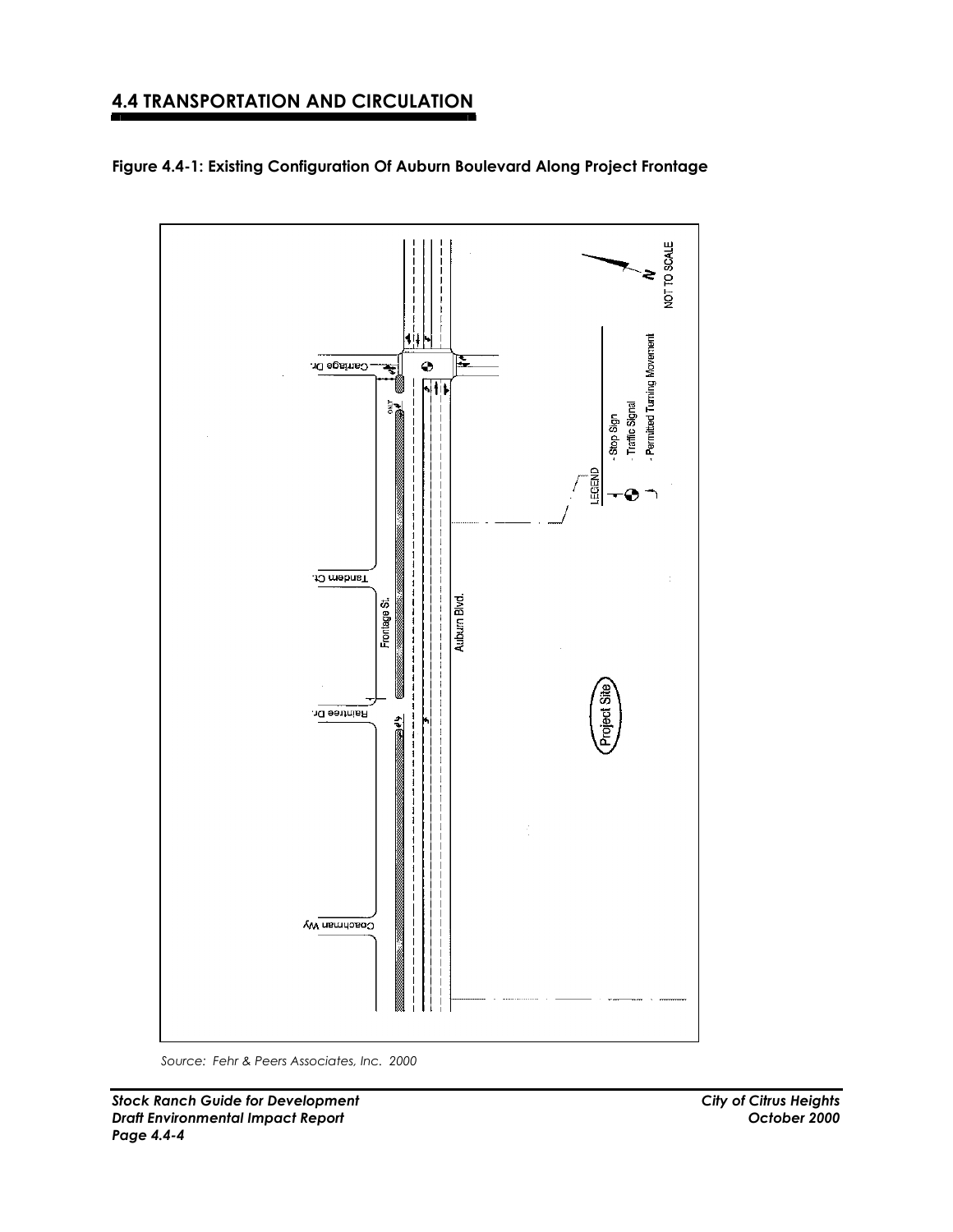Fehr & Peers Associates also performed daily traffic counts on May 16, 2000 on Auburn Boulevard and Raintree Drive to supplement previous counts (performed for the Citrus Heights General Plan Draft EIR) in 1998-1999 on Sylvan Road and Greenback Lane. **Table 4.4-2** summarizes the existing a.m. peak hour, p.m. peak hour, and daily traffic volumes (both directions) on key roadways in the vicinity of the project site.

As shown in **Table 4.4-2**, traffic volumes on the major roadways surrounding the project site range from about 23,000 vehicles per day on Auburn Boulevard to nearly 44,000 vehicles per day on Greenback Lane.

|                                                        | <b>Traffic Volume (Both Directions)</b> |                   |              |  |
|--------------------------------------------------------|-----------------------------------------|-------------------|--------------|--|
| <b>Roadway Segment</b>                                 | A.M. Peak<br>Hour                       | P.M. Peak<br>Hour | <b>Daily</b> |  |
| Auburn Boulevard – Van Maren Lane to Raintree<br>Drive | 2,010                                   | 2,150             | 22,600       |  |
| Auburn Boulevard – Raintree Drive to Sylvan Road       | 2,050                                   | 2,270             | 23,500       |  |
| Sylvan Road - Auburn Boulevard to Greenback            | 1,910                                   | 2,400             | 24,300       |  |
| Lane                                                   |                                         |                   |              |  |
| Greenback Lane – west of Fountain Square Drive         | 2,870                                   | 3,780             | 42,400       |  |
| Greenback Lane - east of Fountain Square Drive         | 2,940                                   | 3,900             | 43,600       |  |
| <b>Stock Ranch Road</b>                                | 110                                     | 170               | 1,700        |  |
| Fountain Square Drive                                  | 300                                     | 550               | 5,000        |  |
| Raintree Drive                                         | 140                                     | 180               | 1,900        |  |
| Carriage Drive                                         | 260                                     | 250               | 3,300        |  |

**Table 4.4-2 Traffic Volumes – Existing Conditions** 

*Source: Based on traffic counts performed by Fehr & Peers Associates on May 16, 2000.*

#### **Lane Configurations and Traffic Control Devices**

**Figure 4.4-2** displays the existing lane configurations and traffic control devices present at each study intersection. All study intersections are currently signalized with the exception of the Auburn Boulevard/San Tomas Drive and Auburn Boulevard/Raintree Drive intersections, which feature stop-control on the side-street approaches to Auburn Boulevard.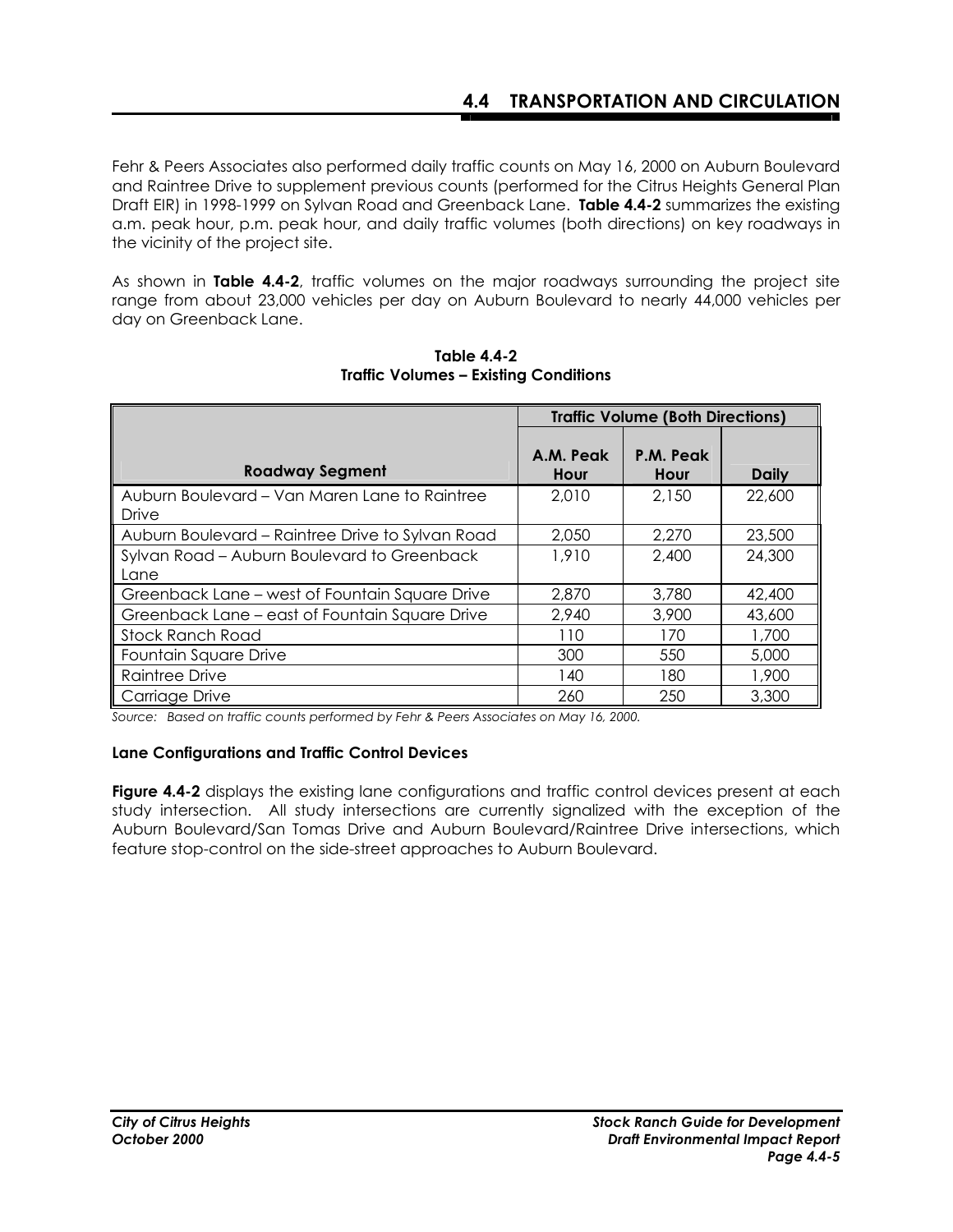

**Figure 4.4-2: Existing Peak Hour Traffic Volumes And Lane Configurations** 

*Stock Ranch Guide for Development City of Citrus Heights Draft Environmental Impact Report October 2000* 

*Page 4.4-6*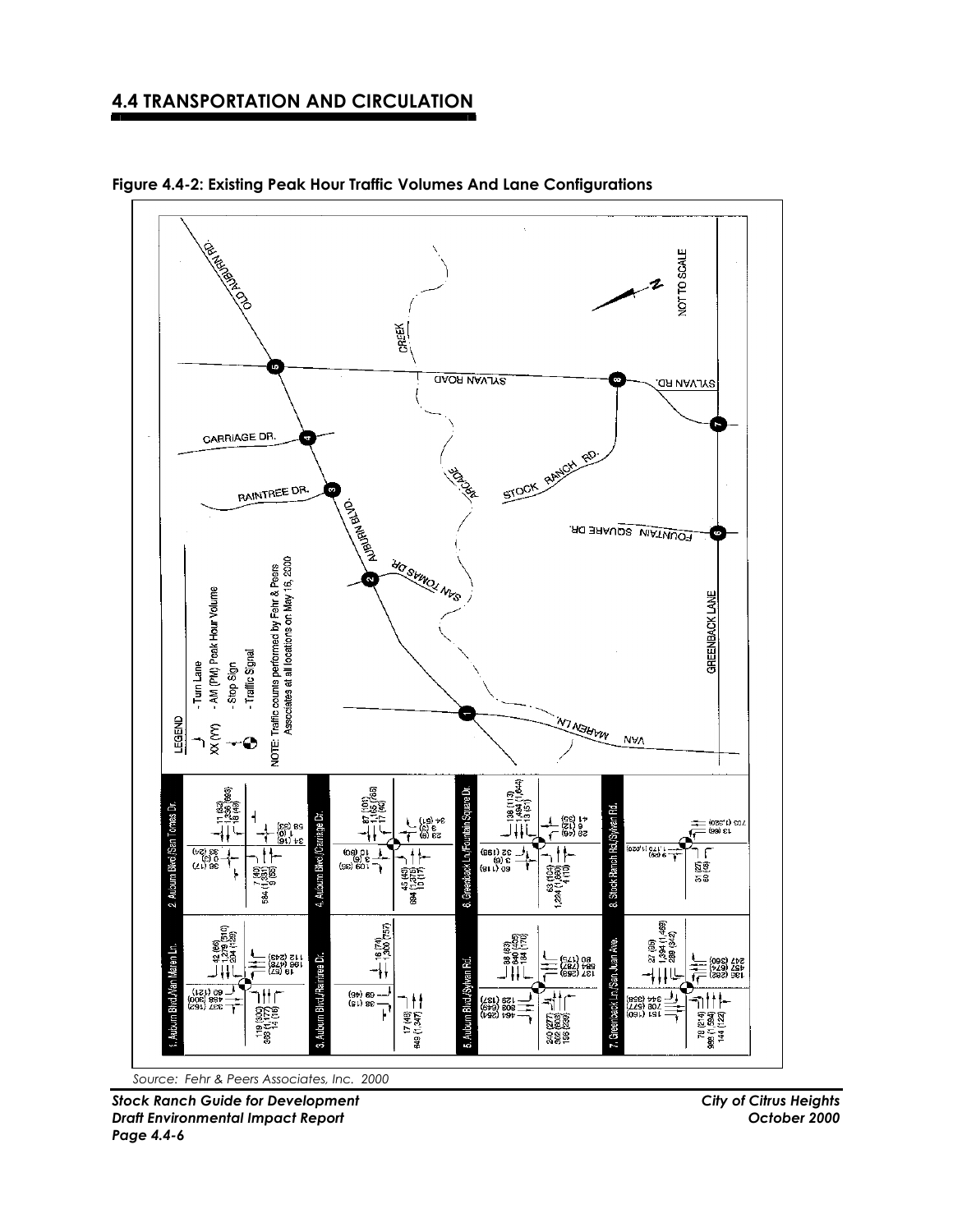### **Levels of Service**

The existing a.m. and p.m. peak hour levels of service at each study intersection are shown in **Table 4.4-3** (see **Appendix D** for level of service calculations). The level of service computations consider a broad range of intersection operating characteristics including: traffic volumes, number of approach lanes, peak hour factor, lane widths, traffic signal cycle length and phasing, pedestrian activity, bus turnouts, and adjacent parking.

|                                       |                       | A.M. Peak Hour            |                            | P.M. Peak Hour            |                            |  |
|---------------------------------------|-----------------------|---------------------------|----------------------------|---------------------------|----------------------------|--|
| Intersection                          | Control               | <b>Delay</b><br>(sec/veh) | Level of<br><b>Service</b> | <b>Delay</b><br>(sec/veh) | Level of<br><b>Service</b> |  |
| Auburn Boulevard/Van<br>Maren Lane    | Traffic Signal        | 31.0                      | D                          | 29.0                      | D                          |  |
| Auburn Boulevard/Sylvan<br>Road       | <b>Traffic Signal</b> | 25.2                      | D                          | 34.3                      | D                          |  |
| Auburn Boulevard/Carriage<br>Drive    | Traffic Signal        | 14.8                      | B                          | 11.3                      | <sub>B</sub>               |  |
| Auburn Boulevard/Raintree<br>Drive    | Two-Way<br>Stop       | 2.3                       | A                          | 1.1                       | A                          |  |
| Auburn Boulevard/San Tomas<br>Drive   | Two-Way<br>Stop       | 5.9                       | R                          | 7.8                       | $\overline{B}$             |  |
| Greenback Lane/Fountain<br>Square Dr. | Traffic Signal        | 21.2                      | C                          | 23.8                      | C                          |  |
| Greenback Lane/San Juan<br>Avenue     | Traffic Signal        | 24.2                      | $\subset$                  | 29.3                      | D                          |  |
| Sylvan Road/Stock Ranch<br>Road       | Traffic Signal        | 10.9                      | B                          | 11.2                      | <sub>B</sub>               |  |

**Table 4.4-3 Peak Hour Intersection Levels of Service – Existing Conditions** 

*Source: Fehr & Peers Associates, 2000.* 

As shown in **Table 4.4-3**, the eight study intersections currently operate at LOS D or better during the a.m. and p.m. peak hours. According to Policy 29.1 of the City's Draft General Plan, LOS D is considered the minimum acceptable level of service for all intersections in the City. Therefore, all study intersections operate acceptably according to this policy.

### **Signal Warrant Analysis**

A traffic signal warrant analysis was conducted at the two unsignalized study intersections using the peak hour volume and accident warrants contained in the *Traffic Manual*. As prescribed in the *Traffic Manual*, the peak hour volume warrant for "rural" areas was utilized because prevailing travel speeds on Auburn Boulevard at San Tomas Drive and Raintree Drive exceed 40 miles per hour. The Auburn Boulevard/San Tomas Drive and Auburn Boulevard/Raintree Drive intersections currently meet the peak hour volume warrant for a traffic signal during the a.m. peak hour (see **Appendix D** for signal warrant worksheet).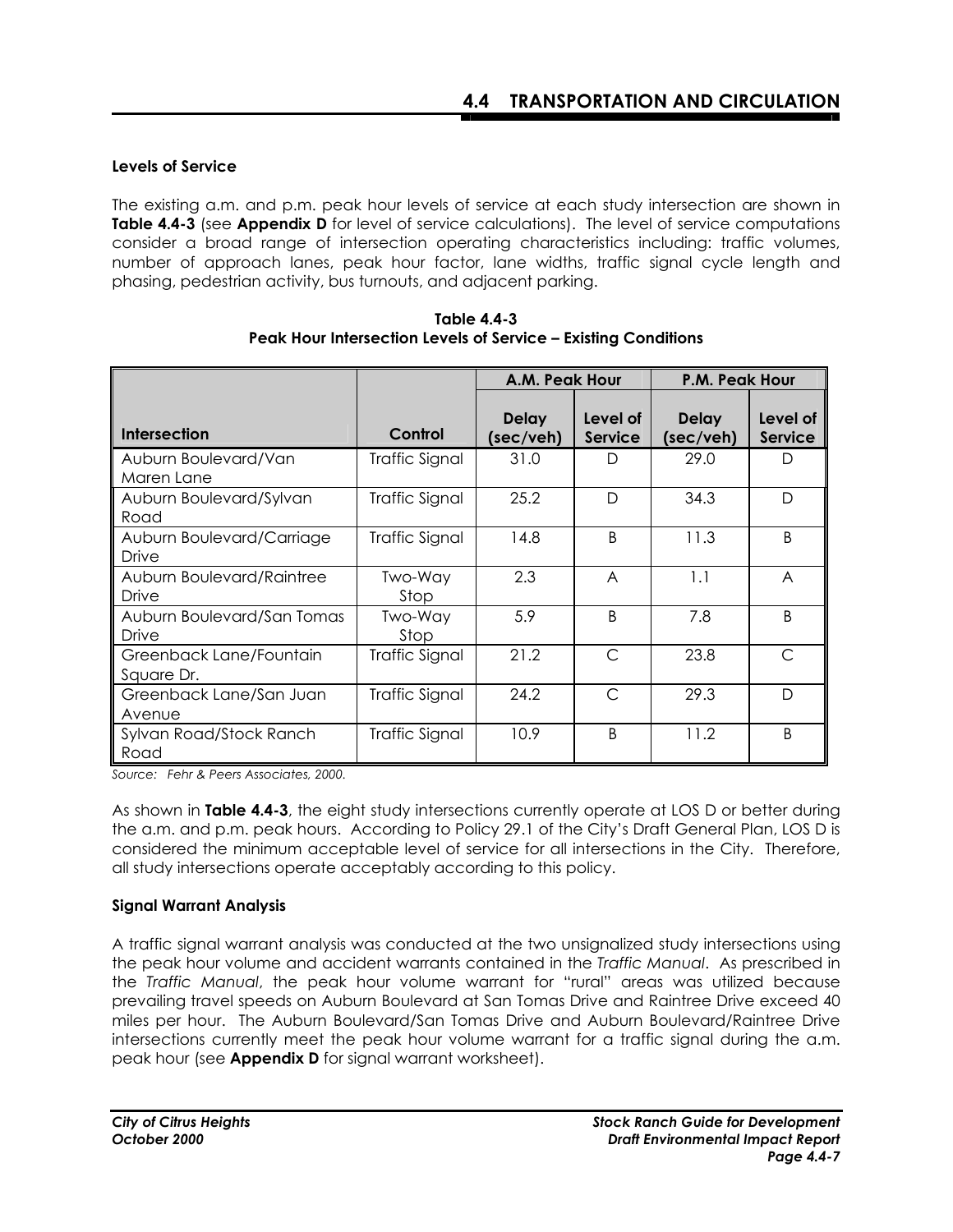According to information provided by the City's Traffic Engineering Department, five accidents were reported at the Auburn Boulevard/San Tomas Drive intersection between January 1997 and December 1999. Four accidents were reported at the Auburn Boulevard/Raintree Drive intersection during the same period. Most accidents were broadside or sideswipe collisions involving multiple vehicles. One fatality was reported at the Auburn Boulevard/Raintree Drive intersection. Neither intersection meets the accident warrant described in the *Traffic Manual* because fewer than five accidents of a type correctable by the installation of a traffic signal were reported over a 12-month period. The satisfaction of a warrant is not necessarily justification for a signal.

Delay, congestion, confusion, or other evidence of the need for right-of-way assignment must be shown.

### **Existing Transit System**

Field observations were performed to identify existing transit routes and facilities in the vicinity of the project site. Transit service in the area is provided by Sacramento Regional Transit (RT). Routes 91 and 103 service Auburn Boulevard, while Route 92 services Sylvan Road. The Greenback Lane corridor is served by several transit routes including Routes 1, 23, 80, 92, 106, and 107.

Bus stops are located on both sides of Auburn Boulevard at Raintree Drive, Carriage Drive, and San Tomas Drive. None of these stops provide pedestrian transit shelters or bus turnout lanes. However, benches are provided at several locations.

Route 91 is the City's "Base Shuttle", which operates hourly on weekdays from 7:00 a.m. to 10:00 p.m. and on Saturdays from 8:30 a.m. to 6:30 p.m.

#### **Existing Bicycle and Pedestrian System**

Field observations were conducted to identify existing bicycle and pedestrian facilities in the project vicinity. Class II bicycle lanes (on-street delineated lanes with appropriate signing and striping) exist on Sylvan Road and Van Maren Lane. The segment of Auburn Boulevard between Van Maren Lane and Sylvan Road generally has shoulders of sufficient width to accommodate bicycle travel (bicyclists were observed traveling on the shoulder), but no signing or striping is provided.

Sidewalks are provided along limited sections of Auburn Boulevard and Sylvan Road in the vicinity of the project site. Sidewalks do not exist on either side of Auburn Boulevard along the project's frontage. Sidewalks are provided along the segments of Stock Ranch Road with fronting development. Crosswalks with pedestrian-actuation are provided at most signalized study intersections.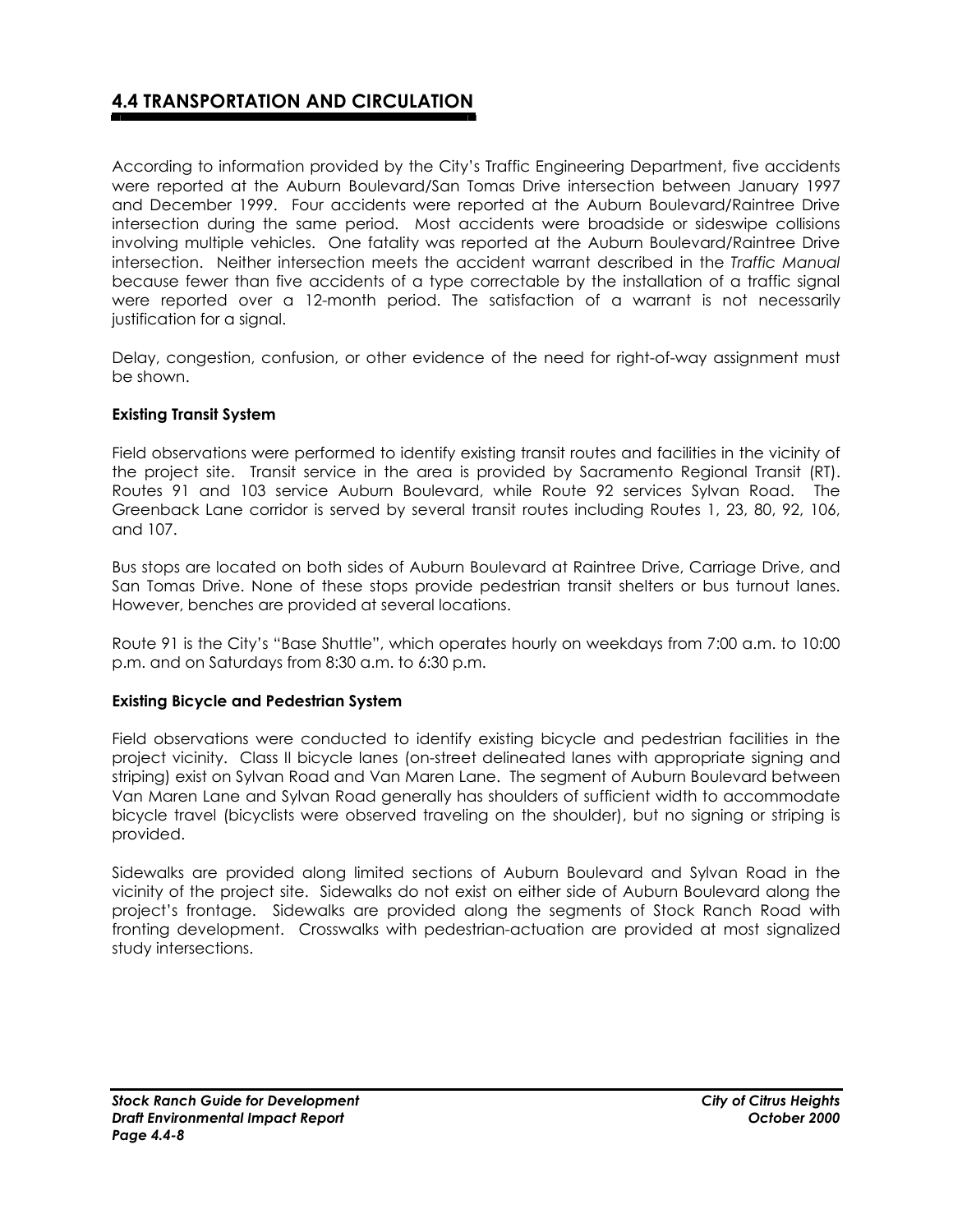## *4.4.5 PROJECT IMPACTS AND MITIGATION MEASURES*

This section describes the assumptions used to conduct the transportation analysis for the proposed project. Following the transportation impact analysis, the impacts of the project on the transportation system are identified and mitigation measures are recommended to lessen those impacts.

### **Project Description**

The Stock Ranch site consists of two sub-areas as described below.

**Northern Sub-Area.**The northern sub-area, known as the Auburn Commerce District, is located north of Arcade Creek and would be accessed exclusively from Auburn Boulevard. As described in the project description, this document evaluates the environmental impacts of the following two land use scenarios for the Auburn Commerce District:

- Scenario 1 385,000 square feet shopping center
- Scenario 2 450,000 square feet shopping center

In the following analysis, two scenarios for development of the "Auburn Commerce District" north of Arcade Creek are examined: development with a total of 385,000 square feet of buildings, and development with up to 450,000 square feet of buildings. The Guide to Development examined in this EIR envisions development of up to 450,000 square feet of commercial uses; the lower figure (385,000 SF) is specifically examined because this level of development essentially comprises a threshold for several traffic mitigation measures. As discussed in the Traffic analysis section of this EIR, development in excess of 385,000 square feet requires the implementation of several additional mitigation measures.

**Figure 4.4-3** displays the assumed access points from Auburn Boulevard for the two scenarios including turn lanes and vehicle storage. As proposed, the project would be served by three major driveways. The central driveway would be located directly opposite Raintree Drive and permit all turning movements via a new traffic signal to be constructed by the project applicant.

The western driveway would permit inbound and outbound right-turns and inbound left-turns, while the eastern driveway would permit right-turns only.

**Southern Sub-Area.** The southern sub-area is located south of Arcade Creek and would be accessed from Sylvan Road (via Stock Ranch Road) and Greenback Lane (via the extension of Fountain Square Drive to Stock Ranch Road). The southern sub-area could include the following maximum land uses:

- 346 single-family residential units; and
- 12 acres of Sylvan Commerce District zoning (permitting retail, office, and multi-family residential).



Existing view from the northern terminus of Fountain Square Drive.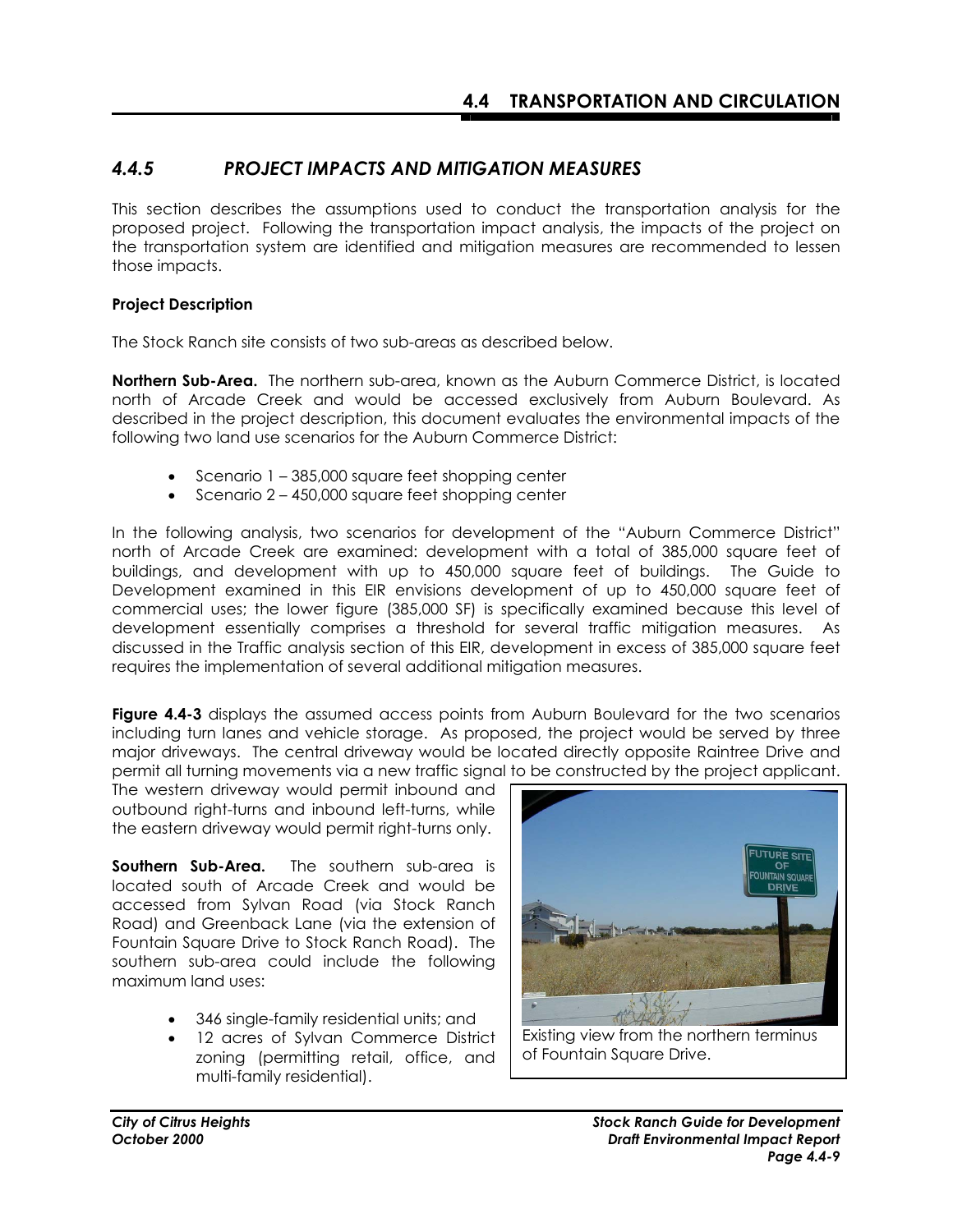To represent a "worst-case" analysis of potential off-site impacts, the Sylvan Commerce Districtzoning parcels were assumed to develop with retail uses that total 120,000 square feet (i.e., 120 ksf). Access to the Sylvan Commerce District-zone parcels from Sylvan Road was assumed to be provided by right-turn only driveways.

According to the project description, the northern and southern sub-areas would be connected by a pedestrian/bicycle bridge across Arcade Creek. A vehicular connection would not be provided.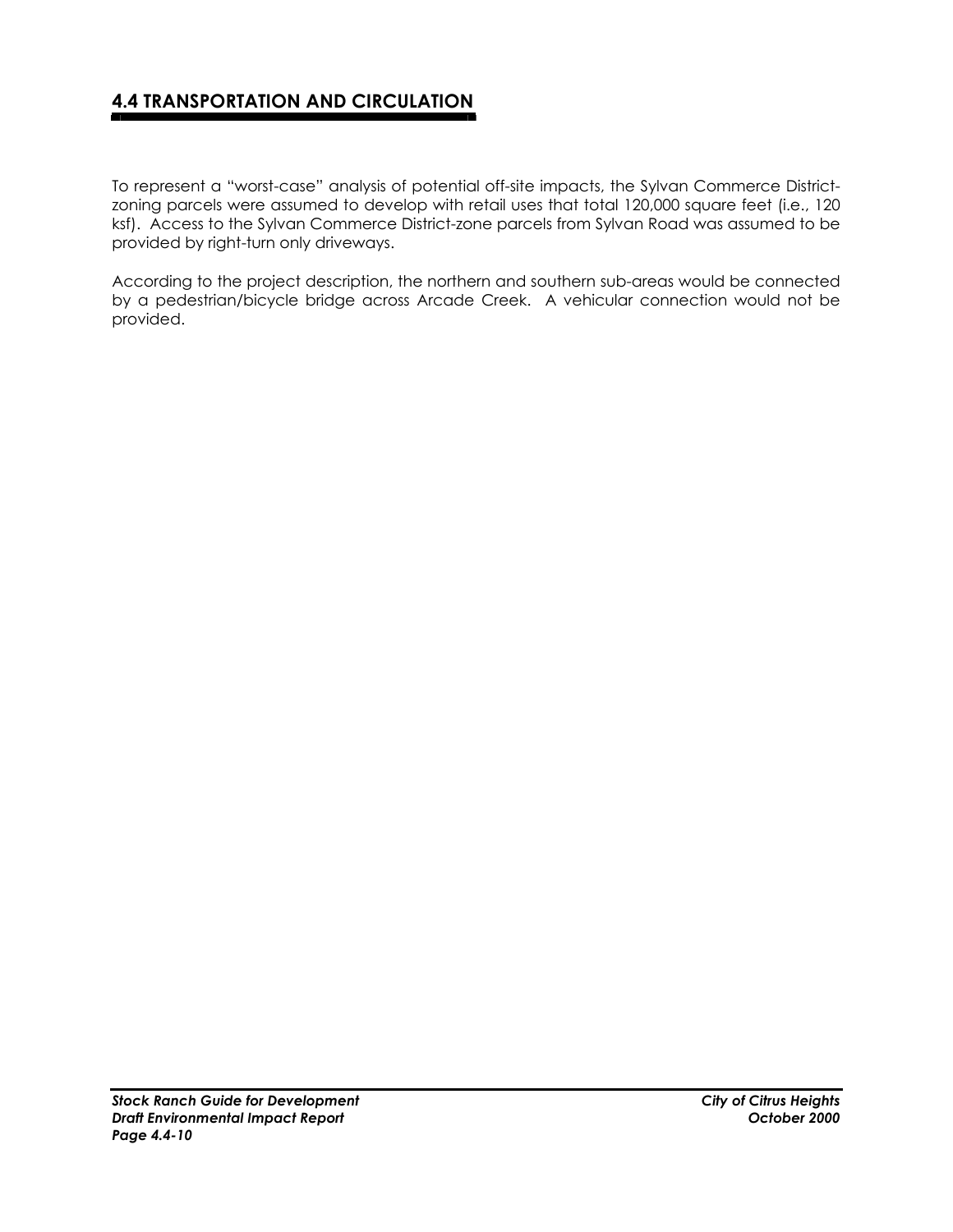

**Figure 4.4-3: Proposed Access to Auburn Commerce District from Auburn Boulevard**

*Source: Fehr & Peers Associates, Inc. 2000*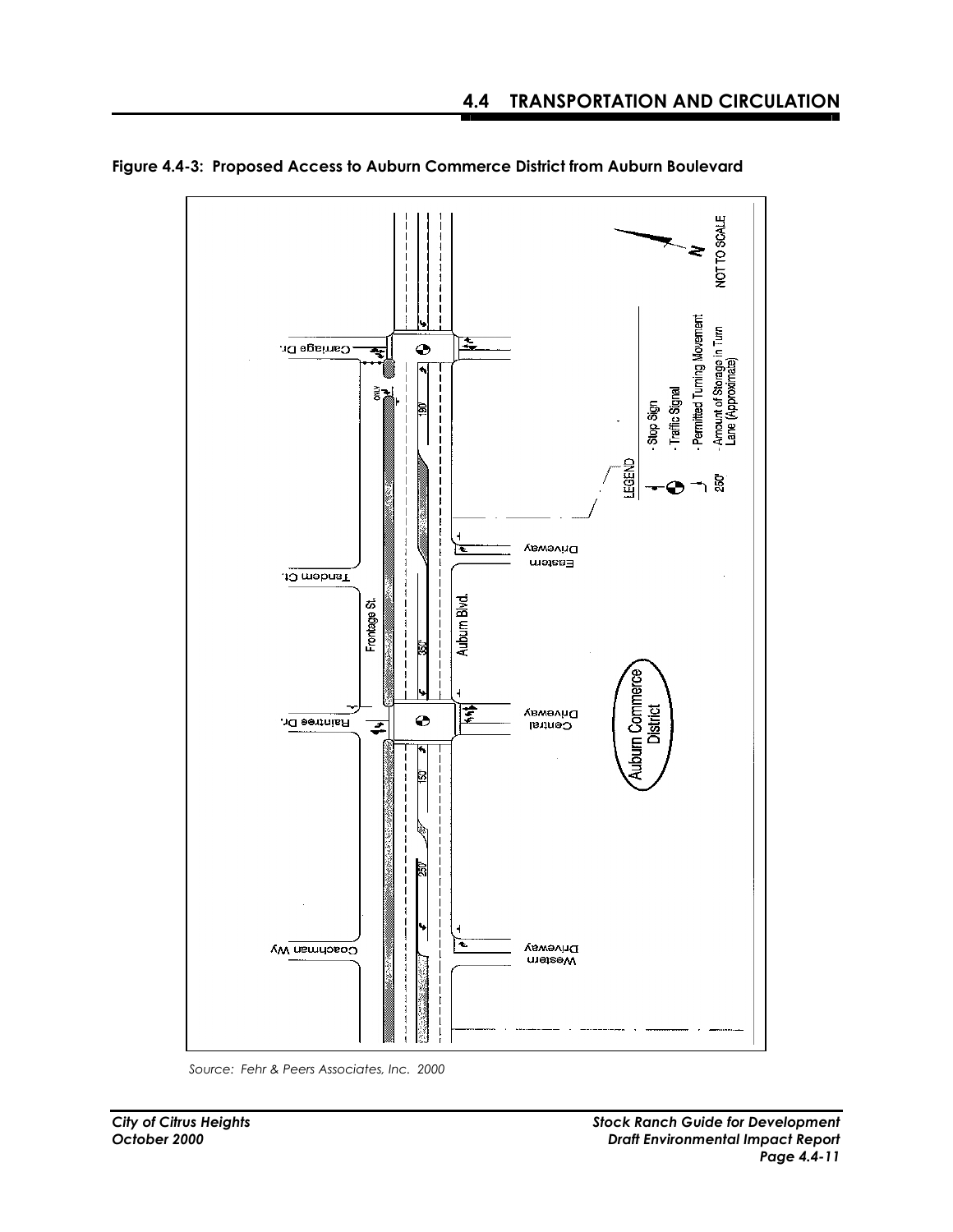### **Pedestrian Trail and Bicycle Network**

The project's development plans includes an open space network that provides a variety of opportunities to encourage people to walk or bicycle. The pedestrian trail network is located within the open space corridors and connects both sides of Arcade Creek. A bridge will span Arcade Creek allowing pedestrian movement between the northern and southern portions of the site. This is an important linkage in that it contributes to the livability and pedestrian quality of the development and also improves the route school children take between the neighborhoods north of Auburn Boulevard and the school to the south of the site.

A trail segment is proposed along the southern side of Arcade Creek. No extensions of that trail are currently planned to the east or west of the Stock Ranch project.

A pedestrian-oriented shopping district is proposed for the northern commercial district. The commercial uses will front sidewalks and a variety of pedestrian supporting uses will occur on these sidewalks. The Stock Ranch trail system will be connected to this pedstiran-oriented area.

The internal bicycle network is the same as the internal pedestrian network described above. The bicycle network also connects to the citywide bicycle system. Adjacent to the Stock Ranch site, the City's Draft General Plan calls for bicycle lanes, paths, and/or routes along Auburn Boulevard, Sylvan Road, Stock Ranch Road, Fountain Square Drive, and Arcade Creek.

#### **Trip Generation**

The trip generation of the project was computed based on trip generation rates published in *Trip Generation* (Institute of Transportation Engineers, 1997). **Table 4.4-4** and **4.4-5** display the estimated a.m. peak hour, p.m. peak hour, and daily trip generation of Scenarios 1 and 2, respectively.

The number of trips generated by the retail uses was adjusted to account for "pass-by" trips. A pass-by trip is a trip that is already on the adjacent roadway network and enters the project site en-route to its final destination. According to the *Trip Generation Handbook (*Institute of Transportation Engineers, 1998), pass-by rates of 25 to 40 percent could be expected for retail uses that are comparable in size to those proposed in Stock Ranch. However, slightly lower passby rates (see **Table 4.4-4** and **4.4-5** for specific percentages) were assumed for the analysis because existing traffic levels on Auburn Boulevard and Sylvan Road do not support the higher pass-by rates.

Scenario 1 is estimated to generate approximately 22,400 new daily trips, 690 new a.m. peak hour trips, and 2,030 new p.m. peak hour trips. Scenario 2 is expected to generate approximately 23,800 new daily trips, 720 new a.m. peak hour trips, and 2,160 new p.m. peak hour trips, which is an approximate five percent increase over the trip generation of Scenario 1. An additional 160 vehicles would enter or exit the northern commercial area during the p.m. peak hour under Scenario 2.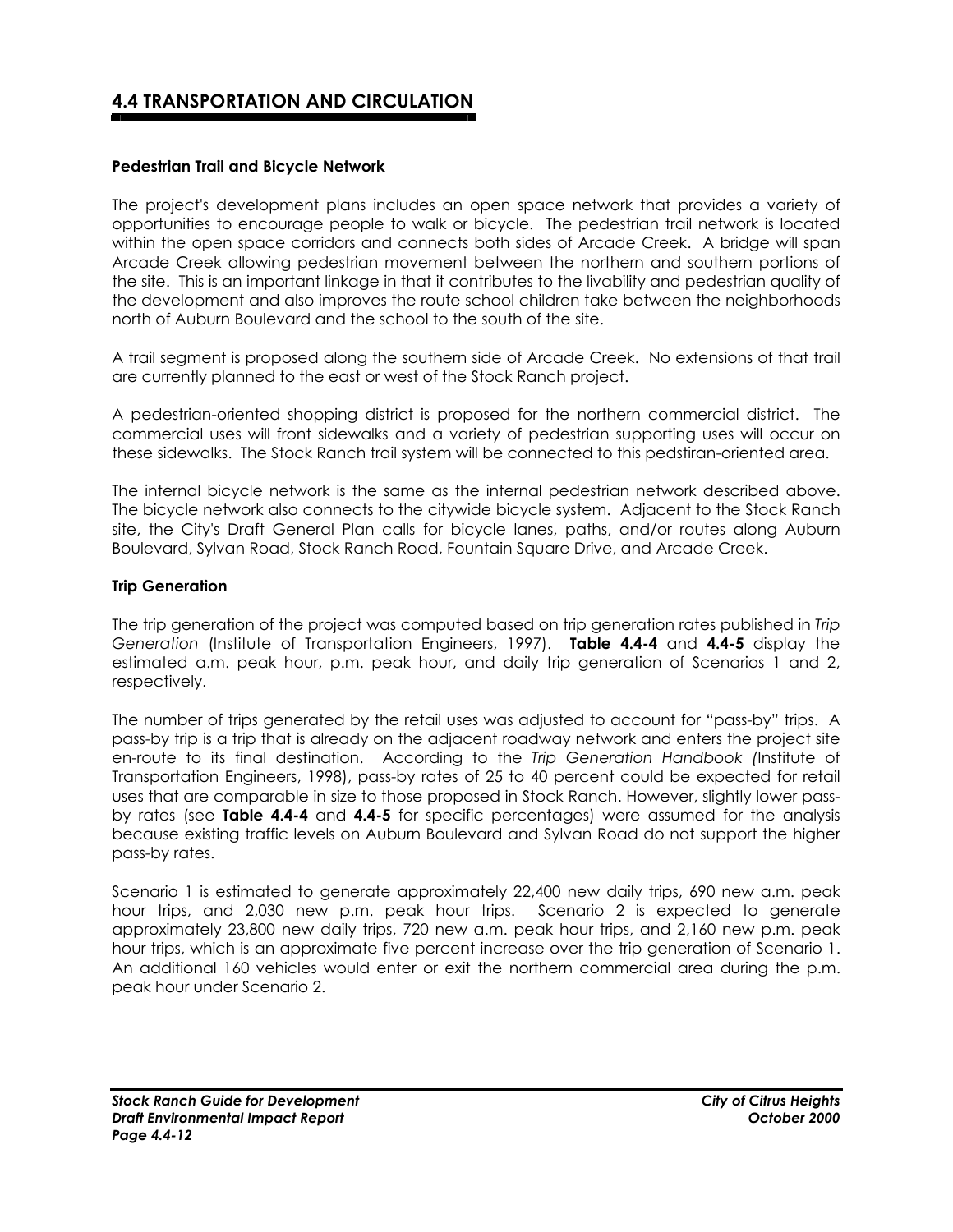|                                              |              | Trip Rate <sup>1</sup> |                      |                             | <b>Trips</b> |                      |                   |
|----------------------------------------------|--------------|------------------------|----------------------|-----------------------------|--------------|----------------------|-------------------|
| <b>Land Use</b>                              | Amount       | <b>Daily</b>           | A.M.<br>Peak<br>Hour | <b>P.M.</b><br>Peak<br>Hour | <b>Daily</b> | A.M.<br>Peak<br>Hour | P.M. Peak<br>Hour |
| Northern Sub-Area – Auburn Commerce District |              |                        |                      |                             |              |                      |                   |
| <b>Shopping Center</b>                       | 385 ksf      | 42.13                  | 0.93                 | 3.97                        | 6.220        | 358                  | 1,528             |
| Southern Sub-Area                            |              |                        |                      |                             |              |                      |                   |
| Single-Family Residential                    | $346$ d.u.'s | 9.57                   | 0.75                 | 1.01                        | 3.311        | 260                  | 349               |
| Shopping Center                              | 120 ksf      | 63.92                  | 1.48                 | 5.90                        | 7.670        | 178                  | 708               |
| Southern Sub-Area Total Trips:               |              |                        |                      |                             |              | 438                  | 1.057             |
| Northern & Southern Sub-Area Total Trips:    |              |                        |                      |                             | 27,201       | 796                  | 2.585             |
| Pass-By Trips <sup>2</sup> :                 |              |                        |                      |                             | $-4.778$     | $-108$               | $-554$            |
| Northern & Southern Sub-Area New Trips:      |              |                        |                      | 22,423                      | 688          | 2.031                |                   |

**Table 4.4-4 Trip Generation – Proposed Project (Scenario 1 – 385,000 Shopping Center)** 

*Source: Fehr & Peers Associates, 2000.* 

Notes: <sup>1</sup> Source: *Trip Generation* (Institute of Transportation Engineers, 1997).

2 Pass-by rate of 20 percent assumed during a.m., p.m. peak hours, and daily for shopping centers with exception of Southern Commercial Area, where pass-by rate of 35 percent was assumed during the p.m. peak hour.

d.u.'s = dwelling units. ksf = Thousand square feet.

| ing ocheration in reposed in green peemand 2 - 700,000 shopping center) |            |                        |                      |                             |              |                             |                   |
|-------------------------------------------------------------------------|------------|------------------------|----------------------|-----------------------------|--------------|-----------------------------|-------------------|
|                                                                         |            | Trip Rate <sup>1</sup> |                      |                             | <b>Trips</b> |                             |                   |
| <b>Land Use</b>                                                         | Amount     | <b>Daily</b>           | A.M.<br>Peak<br>Hour | <b>P.M.</b><br>Peak<br>Hour | <b>Daily</b> | <b>A.M.</b><br>Peak<br>Hour | P.M. Peak<br>Hour |
| Northern Sub-Area - Auburn Commerce District                            |            |                        |                      |                             |              |                             |                   |
| <b>Shopping Center</b>                                                  | 450 ksf    | 39.84                  | 0.87                 | 3.76                        | 17.928       | 392                         | 1,692             |
| Southern Sub-Area                                                       |            |                        |                      |                             |              |                             |                   |
| Single-Family Residential                                               | 346 d.u.'s | 9.57                   | 0.75                 | 1.01                        | 3.311        | 260                         | 349               |
| <b>Shopping Center</b>                                                  | 120 ksf    | 63.92                  | 1.48                 | 5.90                        | 7.670        | 178                         | 708               |
| Southern Sub-Area Total Trips:                                          |            |                        |                      |                             |              | 438                         | 1,057             |
| Northern & Southern Sub-Area Total Trips:                               |            |                        |                      |                             |              | 830                         | 2.749             |
| Pass-By Trips <sup>2</sup> :                                            |            |                        |                      |                             | $-5.120$     | $-115$                      | $-587$            |
| Northern & Southern Sub-Area New Trips:                                 |            |                        |                      |                             | 23.789       | 715                         | 2.162             |

## **Table 4.4-5**

## **Trip Generation – Proposed Project (Scenario 2 – 450,000 Shopping Center)**

*Source: Fehr & Peers Associates, 2000.* 

d.u.'s = dwelling units. ksf = Thousand square feet.

Notes: <sup>1</sup> Source: Trip Generation (Institute of Transportation Engineers, 1997).

<sup>2</sup> Pass-by rate of 20 percent assumed during a.m., p.m. peak hours, and daily for shopping centers with exception of Southern Commercial Area, where pass-by rate of 35 percent was assumed during the p.m. peak hour.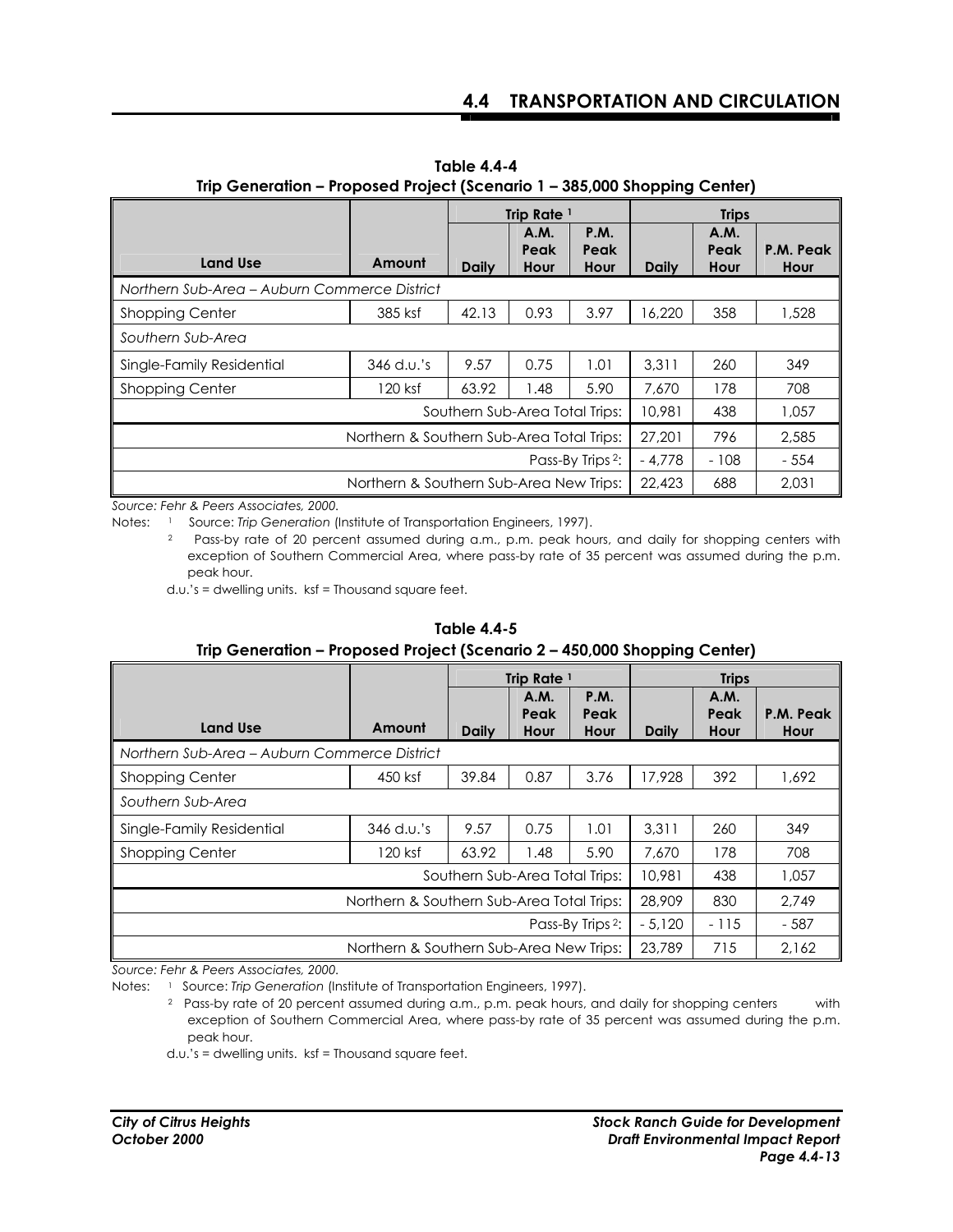### **Trip Distribution**

The expected distribution of project trips was determined based on existing travel patterns and complementary land uses in the area. An assignment of "project-only" trips was also performed using the version of the SACMET 2022 Travel Demand Model that reflects the General Plan land use and roadway network assumptions. The "project-only" assignment estimated the directional distribution of trips to/from the site based on complementary land uses in the area and congestion/delays on the roadway system.

Separate trip distributions were developed for the residential and retail uses in the southern subarea and the retail uses in the northern sub-area. The expected distribution of project trips is shown on **Figure 4.4-4** and **Figure 4.4-5**.

#### **Trip Assignment**

This subsection discusses assignment of project trips to the surrounding roadway system. A series of travel time runs were performed to determine if the local residential streets directly north of Auburn Boulevard are likely to be used to access the northern commercial sub-area. Travel time runs were conducted during a weekday p.m. peak hour between the project site and the Auburn Boulevard/Kanai Avenue intersection for the following routes:

- Route 1: Auburn Boulevard (via Sylvan Corners)
- Route 2: Kanai Avenue-to-Carriage Drive-to-Midnight Way-to-Raintree Drive

The results of the travel time surveys are summarized in **Table 4.4-6**.

**Table 4.4-6** shows that the Auburn Boulevard (via Sylvan Corners) route is about one to two minutes faster (depending on direction) and 0.2 miles shorter than the Kanai Avenue-to-Carriage Drive-to-Midnight Way-to-Raintree Drive route.

| From                         | To                | Route                                                                      | Average<br><b>Travel</b><br><b>Time</b> | <b>Travel</b><br><b>Distance</b> |
|------------------------------|-------------------|----------------------------------------------------------------------------|-----------------------------------------|----------------------------------|
| Auburn                       | Auburn Boulevard/ | 1: Auburn Boulevard (via<br><b>Sylvan Corners)</b>                         | 1:20                                    | 0.8 mi.                          |
| Boulevard/Kanai<br>Avenue    | Raintree Drive    | 2: Kanai Avenue-to-<br>Carriage Drive-to-Midnight<br>Way-to-Raintree Drive | 3:15                                    | $1.0 \text{ mi.}$                |
| Auburn                       | Auburn Boulevard/ | 1: Auburn Boulevard (via<br><b>Sylvan Corners)</b>                         | 2:40                                    | 0.8 mi.                          |
| Boulevard/<br>Raintree Drive | Kanai Avenue      | 2: Kanai Avenue-to-<br>Carriage Drive-to-Midnight<br>Way-to-Raintree Drive | 3:30                                    | $1.0 \text{ mi.}$                |

#### **Table 4.4-6 Travel Time Survey Results**

*Source: Travel time surveys performed by Fehr & Peers Associates during a weekday p.m. peak hour in August 2000.*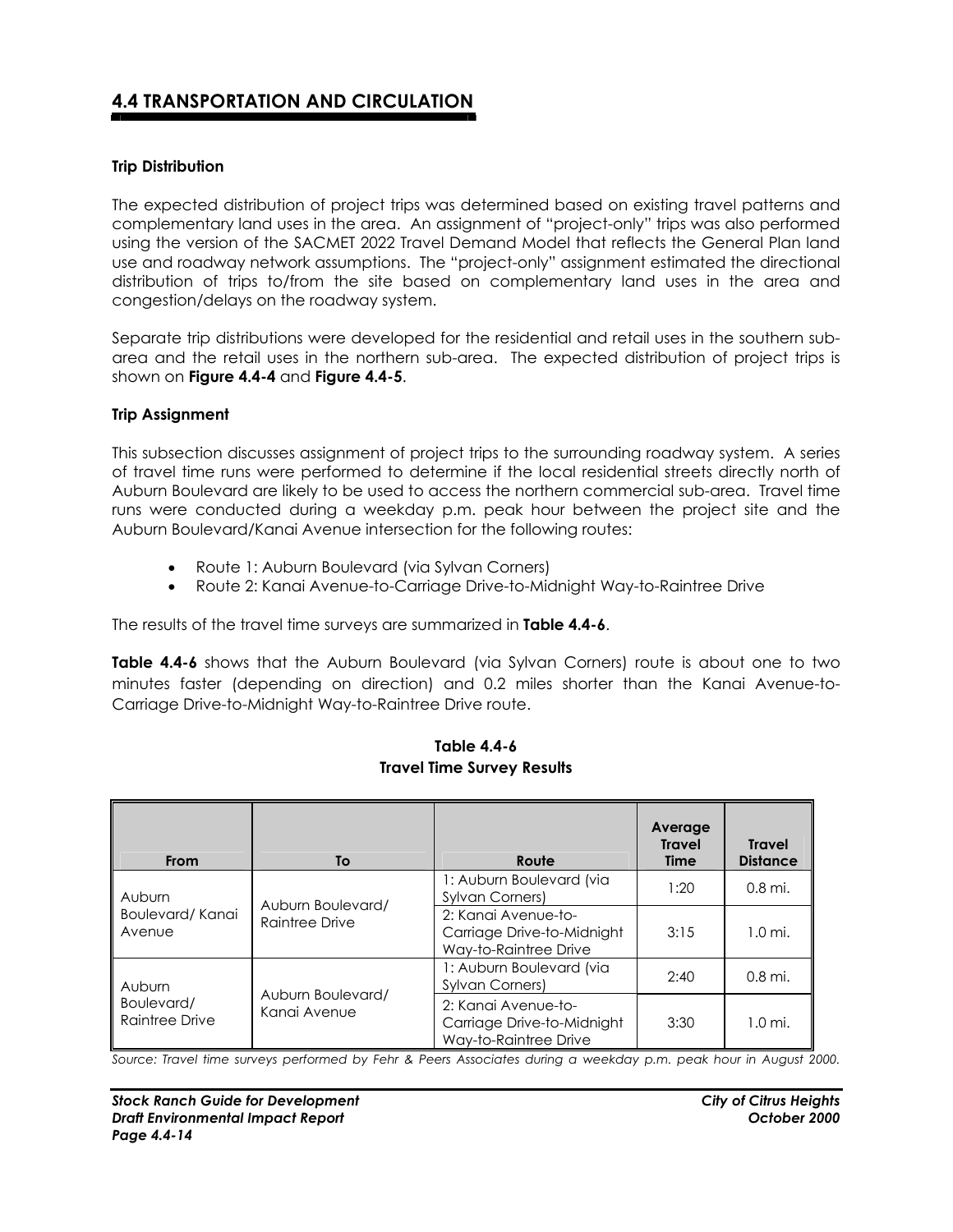

**Figure 4.4-4: Expected Distribution of Commercial Trips** 

*Source: Fehr & Peers Associates, Inc. 2000*